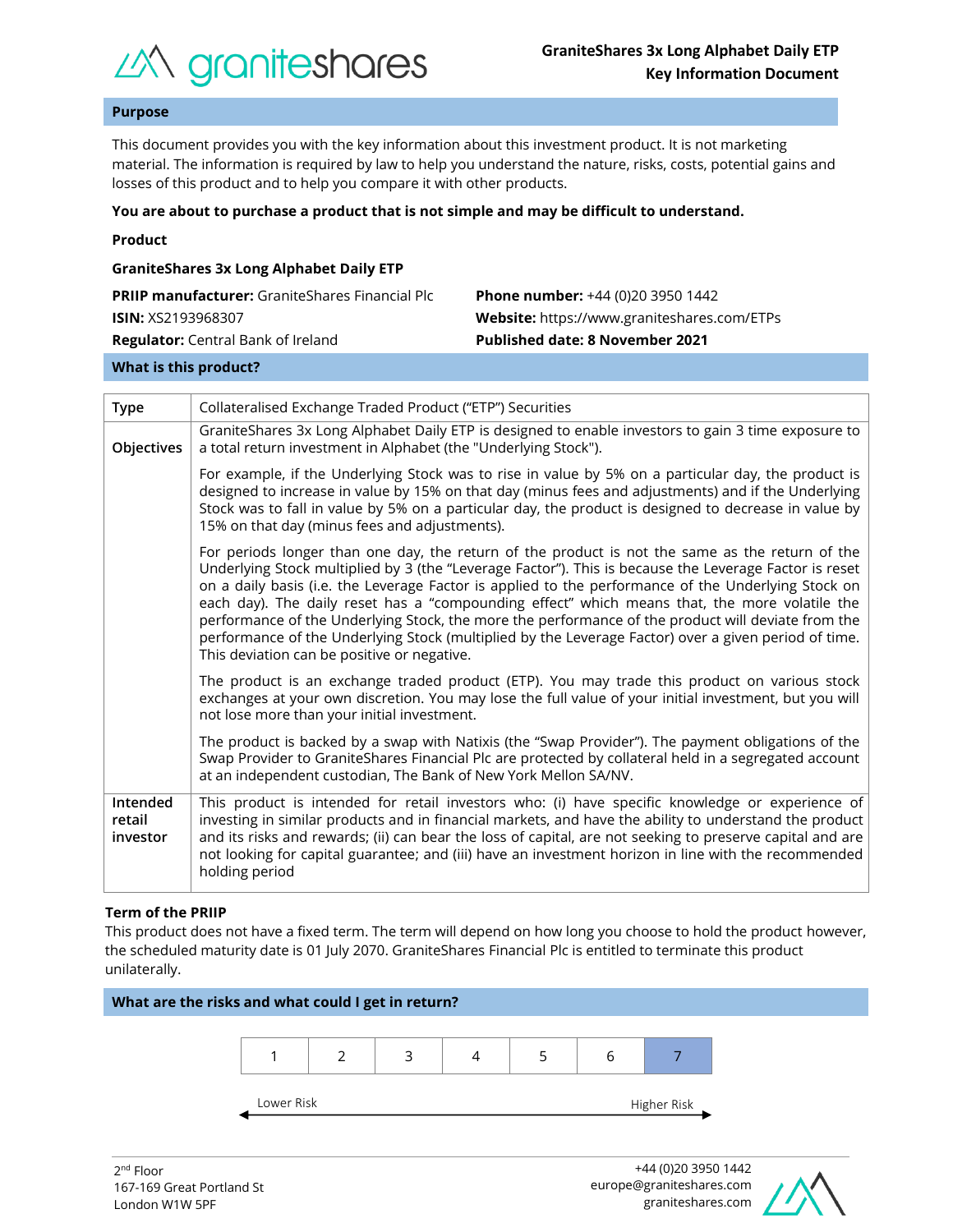# *industry of Crantes*

What you might get back after costs  $\sim$  \$5861.63 Average return (%) and the set of the set of the set of the set of the set of the set of the set of the set of the set of the set of the set of the set of the set of the set of the set of the set of the set of the set of t

What you might get back after costs  $\sim$  \$9577.50 Average return  $(\%)$   $\qquad \qquad$   $\qquad \qquad$  -4.22%

What you might get back after costs  $\vert$  \$10075.86 Average return (%) and the control of the control of  $0.76\%$ 



The risk indicator assumes you hold the product for 1 day. The actual risk can vary significantly if you hold the product for a longer timeframe and you may get back less. You may not be able to sell your product easily, or may have to sell at a price that significantly impacts on how much you get back.

The summary risk indicator is a guide to the level of risk of this product compared to other products. It shows how likely it is that the product will lose money because of movements in the markets or because we are not able to pay you.

We have classified this product as 7 out of 7, which is the highest risk class.

This rates the potential losses from future performance at a very high level, and poor market conditions are very likely to impact the performance. This product does not include any protection from future market performance, so you could lose some or all of your investment. If we are not able to pay you what is owed, you could lose your entire investment.

**Be aware of currency risk.** If you receive payments in a currency different to that of your home jurisdiction, the final return you will get will depend on the exchange rate between the two currencies. This risk is not considered in the indicator shown above.

**Investment \$10,000**

**Scenario**

**Unfavourable Scenario**

**Moderate Scenario**

**Stress Scenario**

## **Performance Scenarios**

The figures shown include all the costs of the product itself but may not include all the costs that you pay to your advisor or distributor or broker. The figures do not take into account your personal tax situation, which may affect how much you get back.

This table shows the money you could get back over the recommended holding period, under different scenarios, assuming that you invest \$10,000.

The scenarios shown illustrate how your

investment could perform. You can compare them with the scenarios of other products. The scenarios presented are an estimate of future performance based on evidence from the past on how the value of this investment varies and are not an exact indicator. What you get will vary depending on how the market performs and how long you keep the investment. The stress scenario shows what you might get back in extreme market circumstances, and it does not take into account the situation where we are not able to pay you. **Favourable Scenario** What you might get back after costs  $\vert$  \$10368.24 Average return (%) and the set of the set of the set of the set of the set of the set of the set of the set of the set of the set of the set of the set of the set of the set of the set of the set of the set of the set of t

## **What happens if GraniteShares Financial Plc is unable to pay out?**

The product is not protected by the Irish Deposit Guarantee Scheme or any other investor compensation or guarantee scheme. This means that if GraniteShares Financial Plc is unable to pay out, you may lose all of your investment. Since the ability of GraniteShares Financial Plc to pay out depends on receiving amounts due under the product from the Swap Provider, the Swap Provider provides assets daily to a segregated account as collateral for such obligations with a value equal to or in excess of the value of the daily price of the product. If the Swap Provider is unable to pay GraniteShares Financial Plc, its ability to pay out will be limited to the amounts realised from such collateral, as further explained in the Prospectus.

## **What are the costs?**

#### **Costs over time**

The Reduction in Yield (RIY) illustrates the impact the total costs you pay may have on your investment return.

The total costs take into account oneoff, ongoing and incidental costs.

The amounts shown here are the cumulative costs of the product itself, for the recommended holding period,

| Investment \$10,000             | If you cash in after one (1) day |  |
|---------------------------------|----------------------------------|--|
| <b>Total costs</b>              | \$0.55                           |  |
| Impact on return (RIY) per year | 199%                             |  |



One (1) day (Recommended holding period)